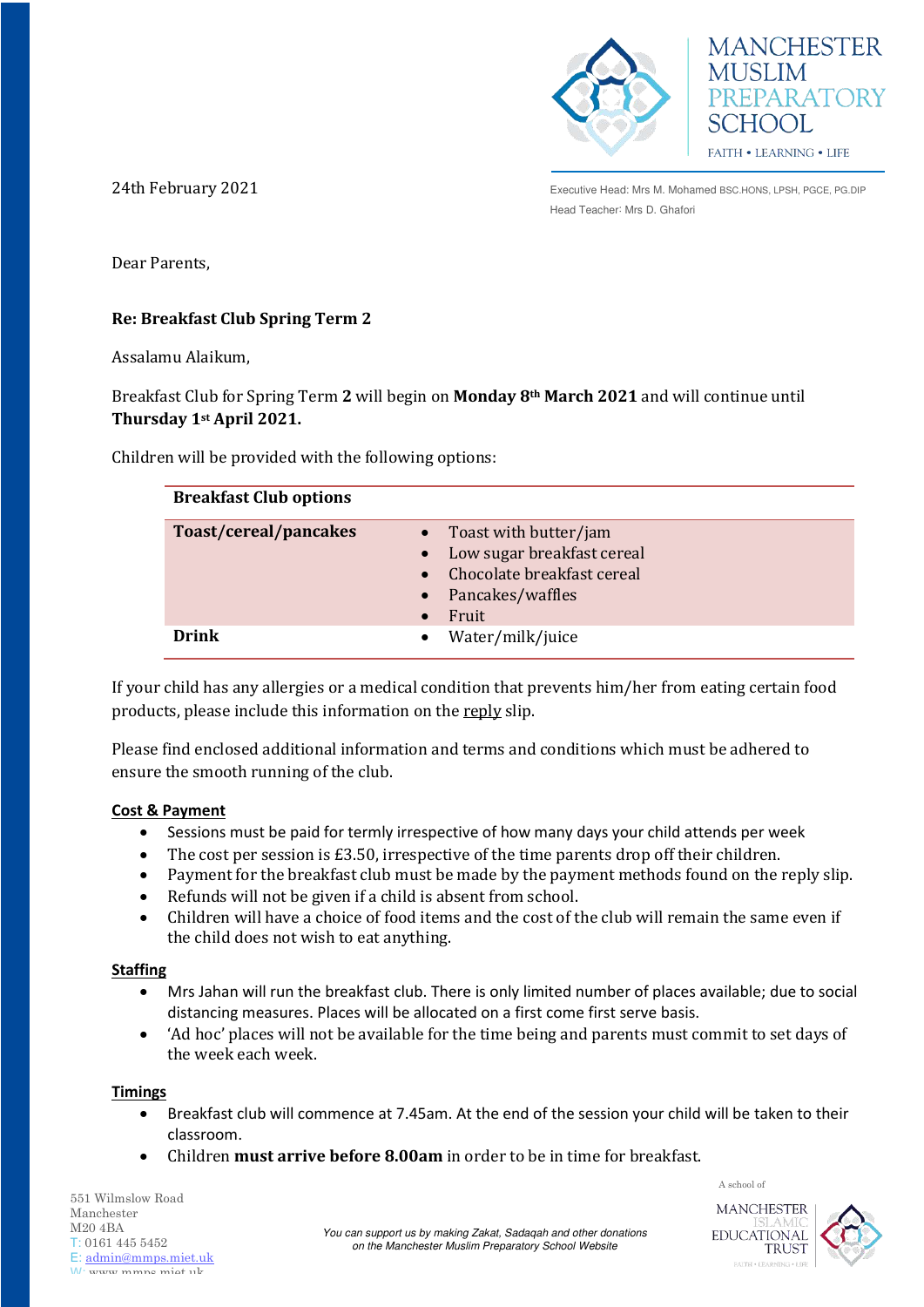

Executive Head: Mrs M. Mohamed BSC.HONS, LPSH, PGCE, PG.DIP Head Teacher: Mrs D. Ghafori

### **Entry into the Nursery classroom & handing over**

- Parents must only use the Nursery entrance and hand their child over to a member of the breakfast club staff.
- Parents arriving **earlier than 7.45am** must wait at the gate with their child until the Nursery doors open at 7.45am.
- Parents **must ring the buzzer** at the main entrance of the school, to gain entry from 7.45am onwards.

### **Parking**

 When dropping off children parents must park appropriately ensuring that they DO NOT PARK on the yellow grid lines. Parents must not block the car park so that all staff can park their cars safely.

### **In case of an unexpected school closure, e.g. adverse weather conditions**

- The office will inform parents via text message that the school is closed. However, the school cannot guarantee that the message to close the school will reach parents before they set off.
- Any parents who arrive at school when there is a closure are responsible for arranging appropriate supervision for their child.

If you want your child to attend the breakfast club:

- **Please ensure you have emailed the completed reply slip with the correct remittance by Monday 1st March 2021 to admin@mmps.miet.uk**
- Indicate any medical conditions

## **Precautions to limit the spread of Coronavirus in School**

- Pupils wash hands straight away on entry into nursery.
- Parents must not enter the nursery.
- Pupils must not bring in any items from home
- Pupils can bring in a named water bottle.
- Bubbles- siblings will sit together; other children will be seated at different tables.
- Tables will be cleaned before and after use.
- Children are likely to mix with a limited number of children outside their 'bubble' and parents should be aware that this will heighten the risk. SLT made the decision that this was justifiable given that the alternative is no provision at all for working parents.

Jazak'Allah khair Wasalaam

1 far hun

D. Ghafori Head Teacher



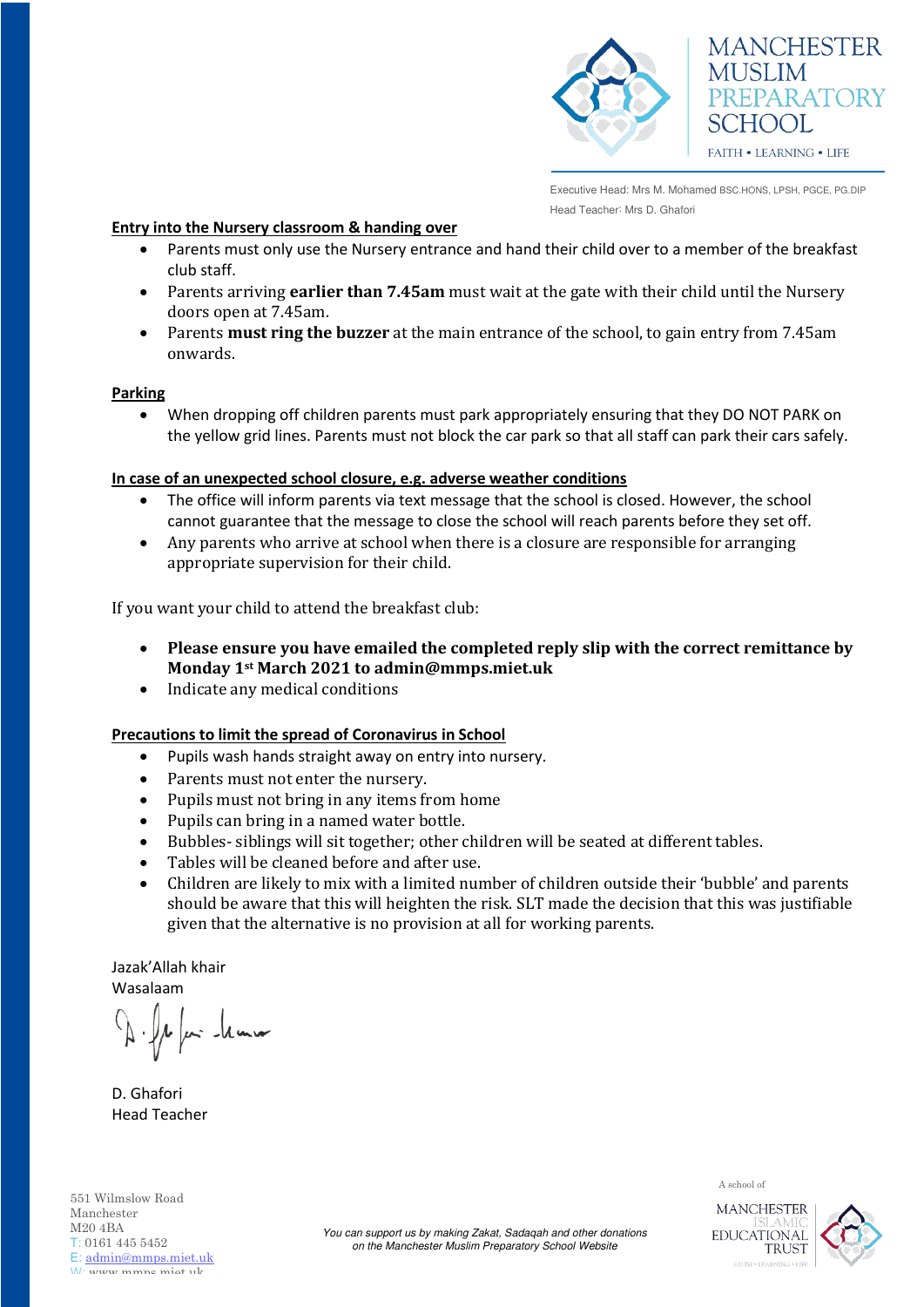

Executive Head: Mrs M. Mohamed BSC.HONS, LPSH, PGCE, PG.DIP Head Teacher: Mrs D. Ghafori

## Breakfast club reply slip for Spring Term Monday 8th March - Thursday 8th April 2021

## **This form must be emailed to admin@mmps.miet.uk by Monday 1st March by 12pm**

Please tick the days your child will be attending.

If your child will only be attending on certain days during each week, please tick the relevant days and complete the table below; each session will cost £3.50 per child.

| <b>Spring</b><br>Term <sub>2</sub> | Monday | Tuesday                                   | Wednesday                                                                  | Thursday | Friday | Number of<br>sessions<br>per<br>week | Total cost for no<br>@ £3.50<br>of days<br>per session |
|------------------------------------|--------|-------------------------------------------|----------------------------------------------------------------------------|----------|--------|--------------------------------------|--------------------------------------------------------|
| Child 1                            |        |                                           |                                                                            |          |        |                                      | £                                                      |
| Child 2                            |        |                                           |                                                                            |          |        |                                      | £                                                      |
| Child <sub>3</sub>                 |        |                                           |                                                                            |          |        |                                      | £                                                      |
| Total<br>cost                      |        | £                                         |                                                                            |          |        |                                      |                                                        |
|                                    |        |                                           |                                                                            |          |        |                                      |                                                        |
|                                    |        |                                           |                                                                            |          |        |                                      |                                                        |
|                                    |        |                                           |                                                                            |          |        |                                      |                                                        |
|                                    |        |                                           | I have read and agree with the above terms and conditions.                 |          |        |                                      |                                                        |
|                                    |        | I have made total payment of £___________ |                                                                            |          |        |                                      |                                                        |
|                                    |        |                                           | Due to Covid-19 pandemic please note payment by cash is no longer accepted |          |        |                                      |                                                        |
|                                    |        |                                           |                                                                            |          |        |                                      | A school of                                            |
| 551 Wilmslow Road<br>Manghostor    |        |                                           |                                                                            |          |        | MANCHESTER                           |                                                        |